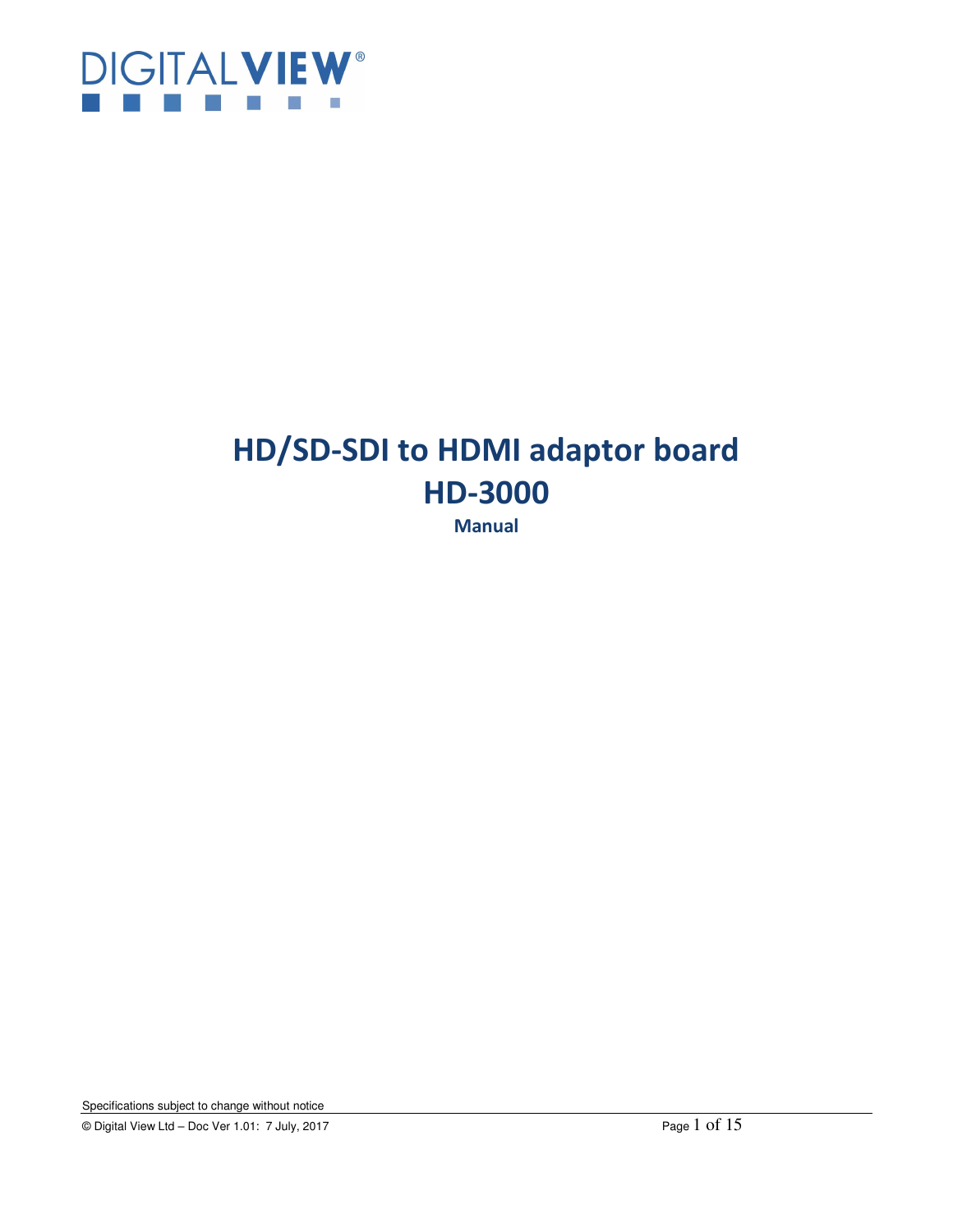

## **Table of Contents**

| <b>Introduction</b>                                               | 3  |
|-------------------------------------------------------------------|----|
| <b>Connectors, Pin outs &amp;</b><br><b>Jumpers</b>               | 5  |
| <b>Board Dimensions</b>                                           | 10 |
| <b>Signal Support Mode</b><br><b>Table</b>                        | 11 |
| <b>Specification</b>                                              |    |
|                                                                   | 12 |
| <b>Warranty, Caution &amp;</b><br><b>Limitation of Liability,</b> |    |
| <b>Trademarks</b>                                                 | 13 |
| <b>Contact details</b>                                            | 14 |
| <b>Revision History</b>                                           | 15 |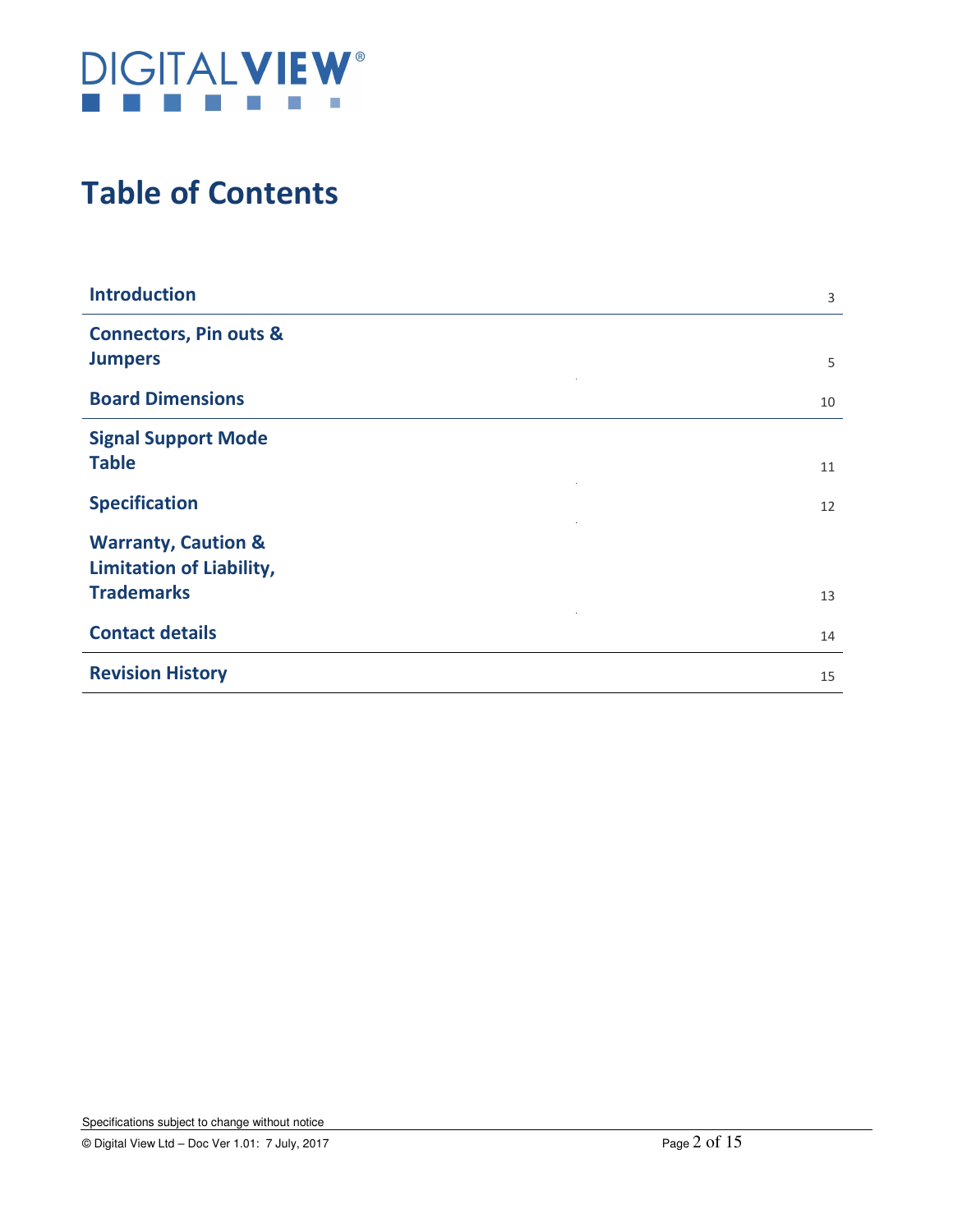## $\overline{\mathsf{H}}$  at  $\mathsf{V}$

## **1. Introduction**

The HD-3000 converts SD/HD-SDI (SD, HD and 3G) signal to HDMI for driving HDMI monitors. The HD-3000 provides re-clocked loop through outputs for "daisy chaining" multiple monitors or other equipments to the same HD-SDI source. It also supports embedded audio.

Fully compliant with the SMPTE 259M-C, SMPTE 292M, SMPTE 424M, 425M standards.

### **HD-3000 Key Features**

#### **a. Supports 1.5Gbits & 3Gbits bit rate input signal support.**

The mode support is listed in page 11.

#### **b. Dual channels input port supported.**

HD-3000 supports Path A (HD-SDI input from J1 port convert to output HDMI at HDMI1/HDMI1A port) and Path B (HD-SDI input from J2 port convert to output HDMI at HDMI2/HDMI2A port). See Figure below :



#### **c. HD-SDI re-clock loop through output.**

J1 HD-SDI input and re-clock loop through to J3 HD-SDI output. J2 HD-SDI input and re-clock loop through to J4 HD-SDI output.

#### **d. HDMI (v1.3) x 2 output port.**

Two HDMI output ports are HDMI1/HDMI1A, HDMI2/HDMI2A.

#### **e. Stereo embedded audio support**

**f. On-board power on/off switch** – The power on/off switch is installed on SW1.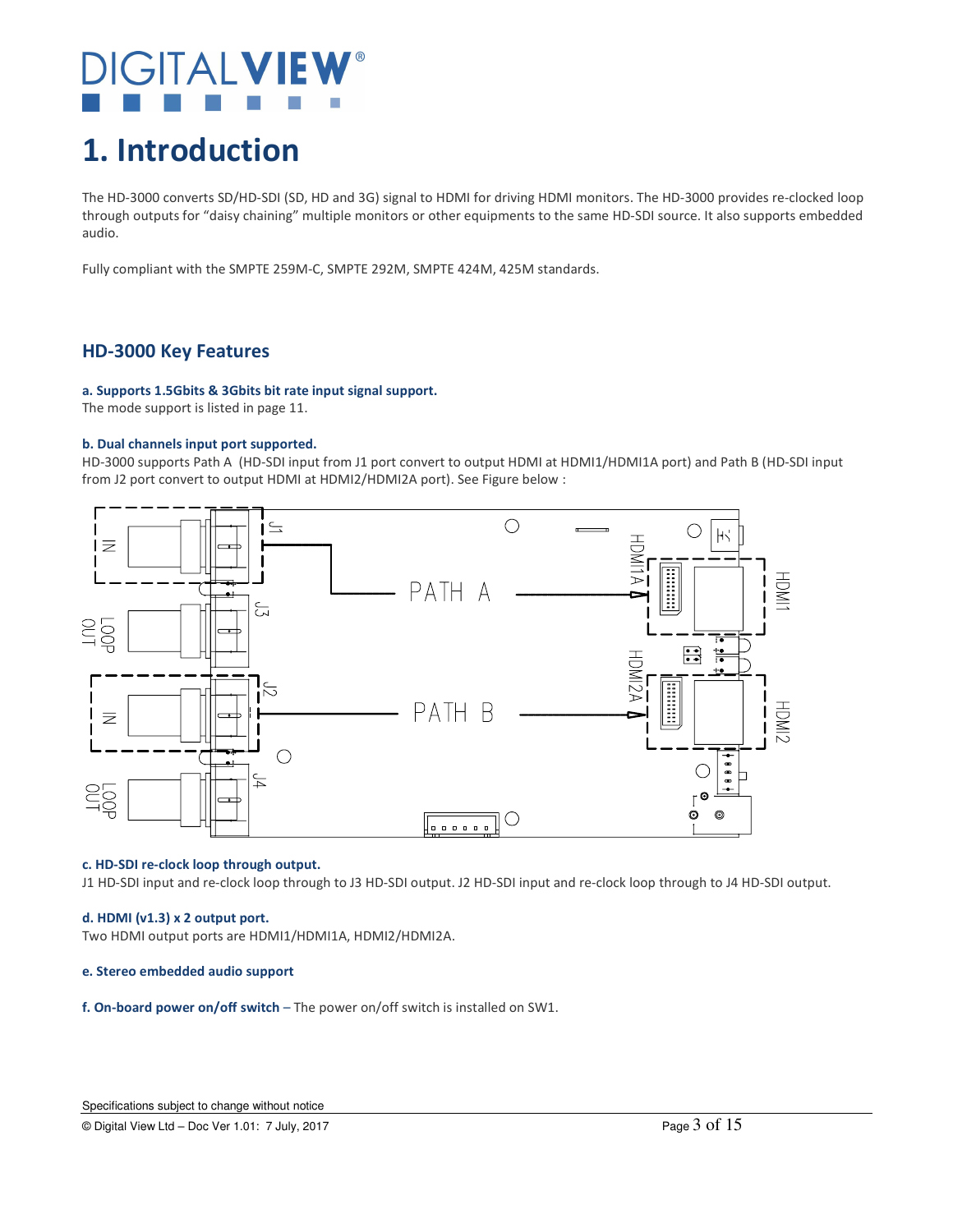

#### **g. Status LEDs on board :**

#### The definition of the LED1, LED2, LED3, LED4 are :

| Ref          | <b>Description</b>                                                       |
|--------------|--------------------------------------------------------------------------|
| LED1 / LED2  | Green LED on: Signal detected<br>Green LED Blinking : No signal detected |
| LED3 / LED 4 | Green LED on : Signal output<br>Green LED off : No signal output         |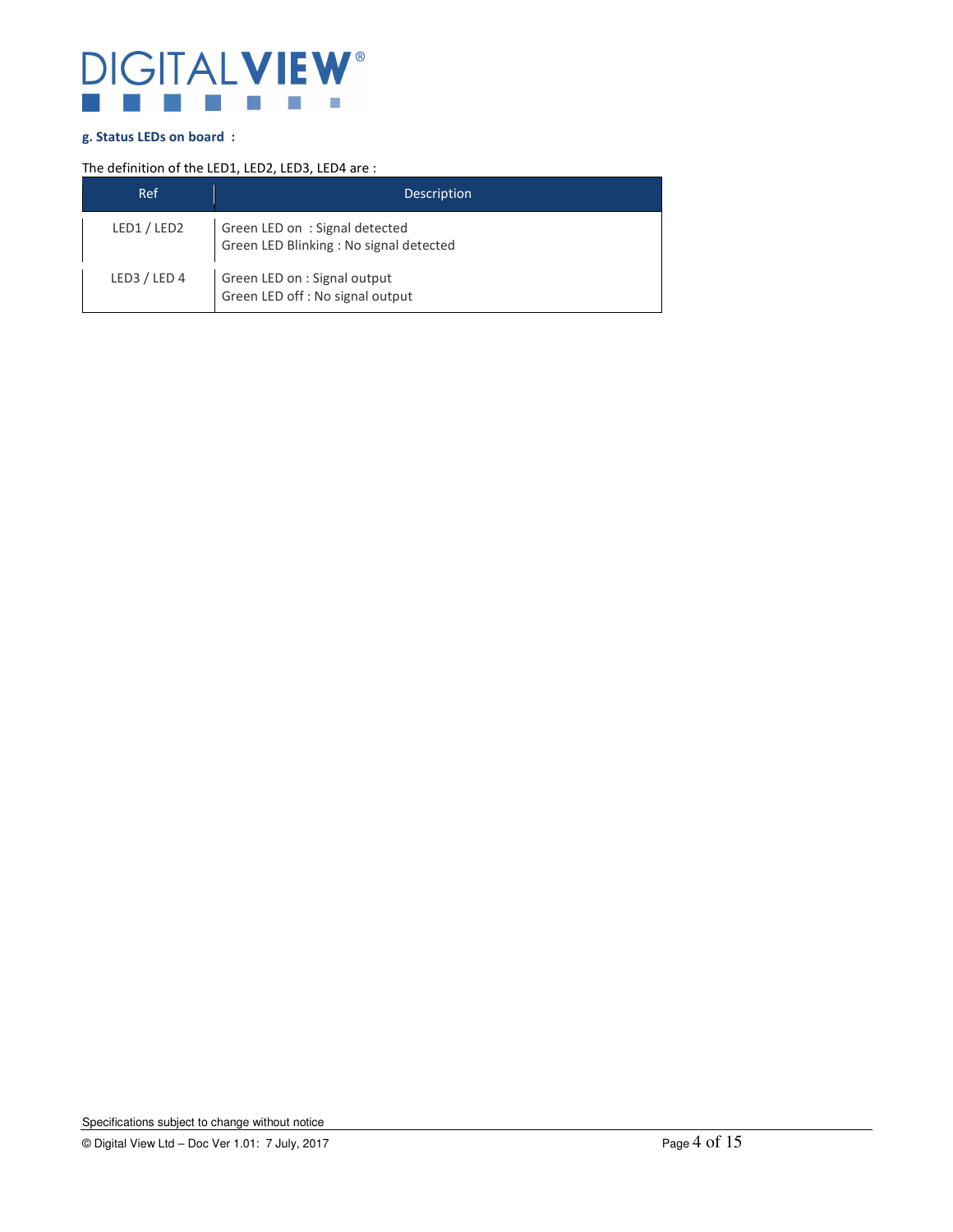# **DIGITALVIE**

## **2. CONNECTORS, PINOUTS & JUMPERS**

#### **The various connectors are:**



#### **Summary: Connectors**

| <b>Ref</b>      | Description                              | Type / Use                                                      |
|-----------------|------------------------------------------|-----------------------------------------------------------------|
| J1              | SD/HD-SDI 1 Input                        | <b>BNC</b> connector                                            |
| J2              | SD/HD-SDI 2 Input                        | <b>BNC</b> connector                                            |
| J3              | SD/HD-SDI 1 re-clock loop through output | <b>BNC</b> connector                                            |
| J <sub>4</sub>  | SD/HD-SDI 2 re-clock loop through output | <b>BNC</b> connector                                            |
| CN <sub>1</sub> | RS-232 & $I^2C$ control connector        | (Matching type: XHP-6)<br>JST 6-way, B6B-XH-A                   |
| CN <sub>2</sub> | Reserved for programming use             | Reserved                                                        |
| CN <sub>3</sub> | Reserved for programming use             | Reserved                                                        |
| CN4             | External I/O connector                   | Hirose DF13-6P-1.25DSA<br>(Matching type: Hirose DF13-8S-1.25C) |
| CN <sub>5</sub> | Reserved for programming use             | Reserved                                                        |
| HDMI1           | HDMI 1 Output                            | <b>HDMI</b> connector                                           |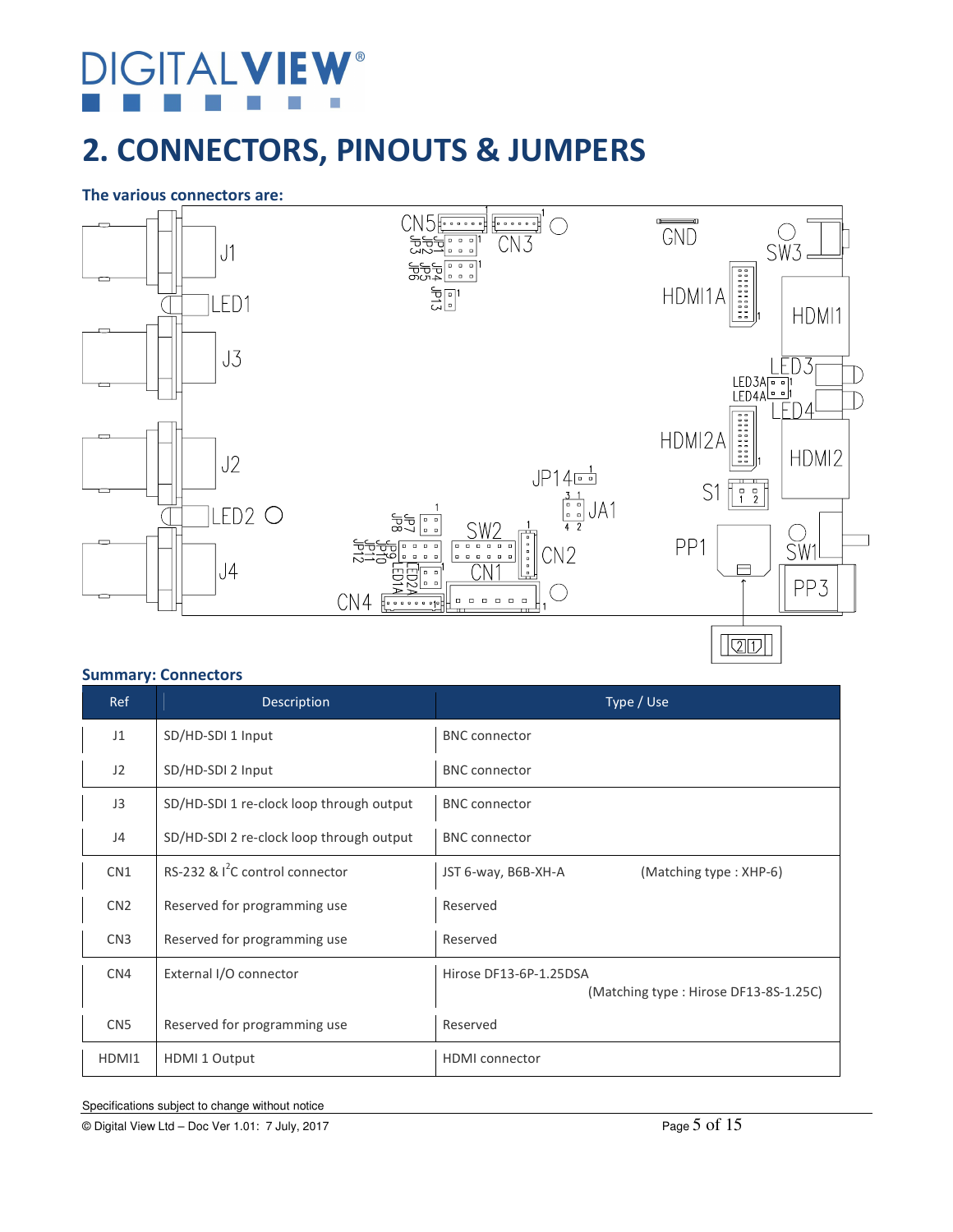#### **DIGITALVIEW®**  $\overline{\mathbb{R}^2}$  $\mathcal{V}^{\mathcal{A}}$  $\Box$

| Ref               | <b>Description</b>                      | Type / Use                                                                                                                       |
|-------------------|-----------------------------------------|----------------------------------------------------------------------------------------------------------------------------------|
| HDMI <sub>2</sub> | HDMI 2 Output                           | <b>HDMI</b> connector                                                                                                            |
| HDMI1A            | Alternate HDMI 1 Output                 | (Matching type: JST SHDR-20V-S-B)<br>JST BM20B-SRDS                                                                              |
| HDMI2A            | Alternate HDMI 2 Output                 | (Matching type: JST SHDR-20V-S-B)<br>JST BM20B-SRDS                                                                              |
| PP <sub>1</sub>   | Power Input (Alternate)                 | Molex 43650-0200 compatible<br>(Matching connector type: Molex 43645-0200 compatible)<br>(Matching power cable: P/N 426013800-3) |
| PP <sub>3</sub>   | Power Input                             | DC power jack, 2.5mm contact pin diameter positive                                                                               |
| S <sub>1</sub>    | Alternate power on/off switch connector | JST B2B-XH-A<br>(Matching type: XHP-2)                                                                                           |
| SW1               | Power on/off slide switch               | Slide switch                                                                                                                     |
| SW <sub>3</sub>   | No function                             | Reserved                                                                                                                         |

### **Summary: Jumper settings :**

| <b>Ref</b>         | Purpose                         | <b>Note</b>                                  |
|--------------------|---------------------------------|----------------------------------------------|
| JA1                | On board +5V logic power enable | 1-2 & 3-4 closed, factory set, do not remove |
| LED1A              | External LED connection         | Refer to pin assignment in page 7            |
| LED <sub>2</sub> A | External LED connection         | Refer to pin assignment in page 7            |
| LED3A              | External LED connection         | Refer to pin assignment in page 7            |
| LED4A              | External LED connection         | Refer to pin assignment in page 7            |
| $JP1-12$           | No function                     | No function                                  |
| JP13               | Reserved for programming use    | Reserved                                     |
| JP14               | Reserved for programming use    | Reserved                                     |
| SW <sub>2</sub>    | No function                     | No function                                  |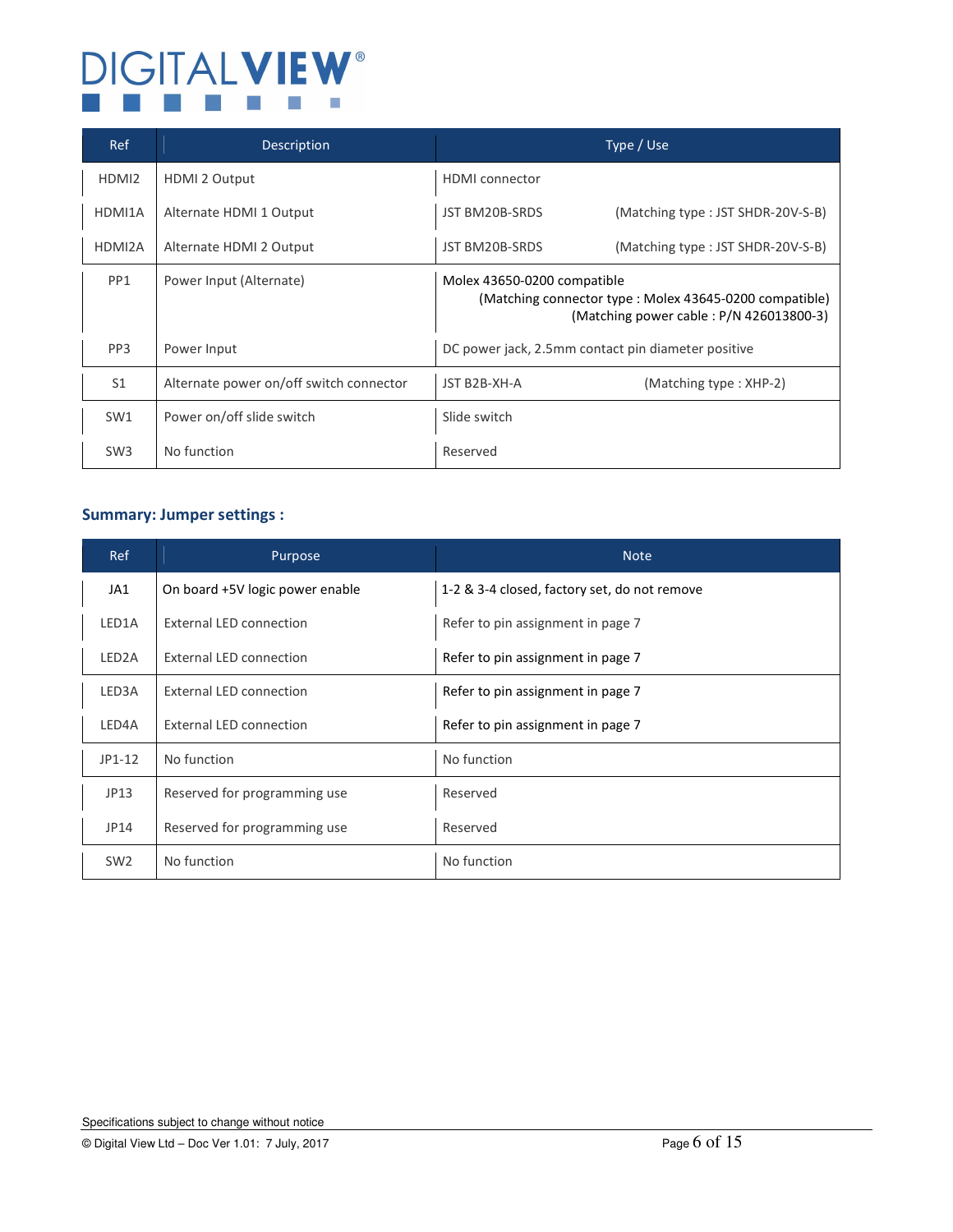## **IGITALVIEW®**

#### **Summary : PinOuts :**

#### **CN1 – RS-232 & I<sup>2</sup> C control : JST B6B-XH-A (Matching type : XHP-6)**

| <b>PIN</b>     | SYMBOL       | <b>DESCRIPTION</b> |
|----------------|--------------|--------------------|
| 1              | <b>SCLK</b>  | I2C_SCLK           |
| $\overline{2}$ | <b>SDATA</b> | I2C_SDATA          |
| 3              | <b>VCC</b>   | $+5V$              |
| 4              | <b>TXD</b>   | RS-232 Tx data     |
| 5              | <b>GND</b>   | Ground             |
| 6              | <b>RXD</b>   | RS-232 Rx data     |

**CN4 – External I/O connector : Hirose DF13-6P-1.25DSA (Matching type : Hirose DF13-8S-1.25C)**

| <b>PIN</b>       | SYMBOL           | <b>DESCRIPTION</b> |
|------------------|------------------|--------------------|
| $\mathbf{1}$     | 3V <sub>3</sub>  | 3.3V output        |
| $\overline{2}$   | LED3             | LED3 Anode         |
| 3                | LED4             | LED4 Anode         |
| 4                | $EXT$ $IP_0$     | Reserved           |
| 5                | $EXT$ $IP_1$     | Reserved           |
| $\boldsymbol{6}$ | LED1             | LED1 Anode         |
| $\overline{7}$   | LED <sub>2</sub> | LED2 Anode         |
| 8                | <b>GND</b>       | <b>LED Cathode</b> |

#### **LED1A, LED2A, LED3A, LED4A – External LED connection**

| PIN <sup>'</sup> | <b>SYMBOL</b> | <b>DESCRIPTION</b> |
|------------------|---------------|--------------------|
|                  |               | LED Anode          |
|                  | ٠             | LED Cathode        |

#### **HDMI1A – Alternate HDMI connector: JST BM20B-SRDS (Matching type : JST SHDR-20V-S-B)**

| <b>PIN</b> | <b>SYMBOL</b> | <b>DESCRIPTION</b> |
|------------|---------------|--------------------|
| 1          | <b>GND</b>    | Ground             |
| 2          | <b>GND</b>    | Ground             |
| 3          | RXC+          | TMDS Data C+       |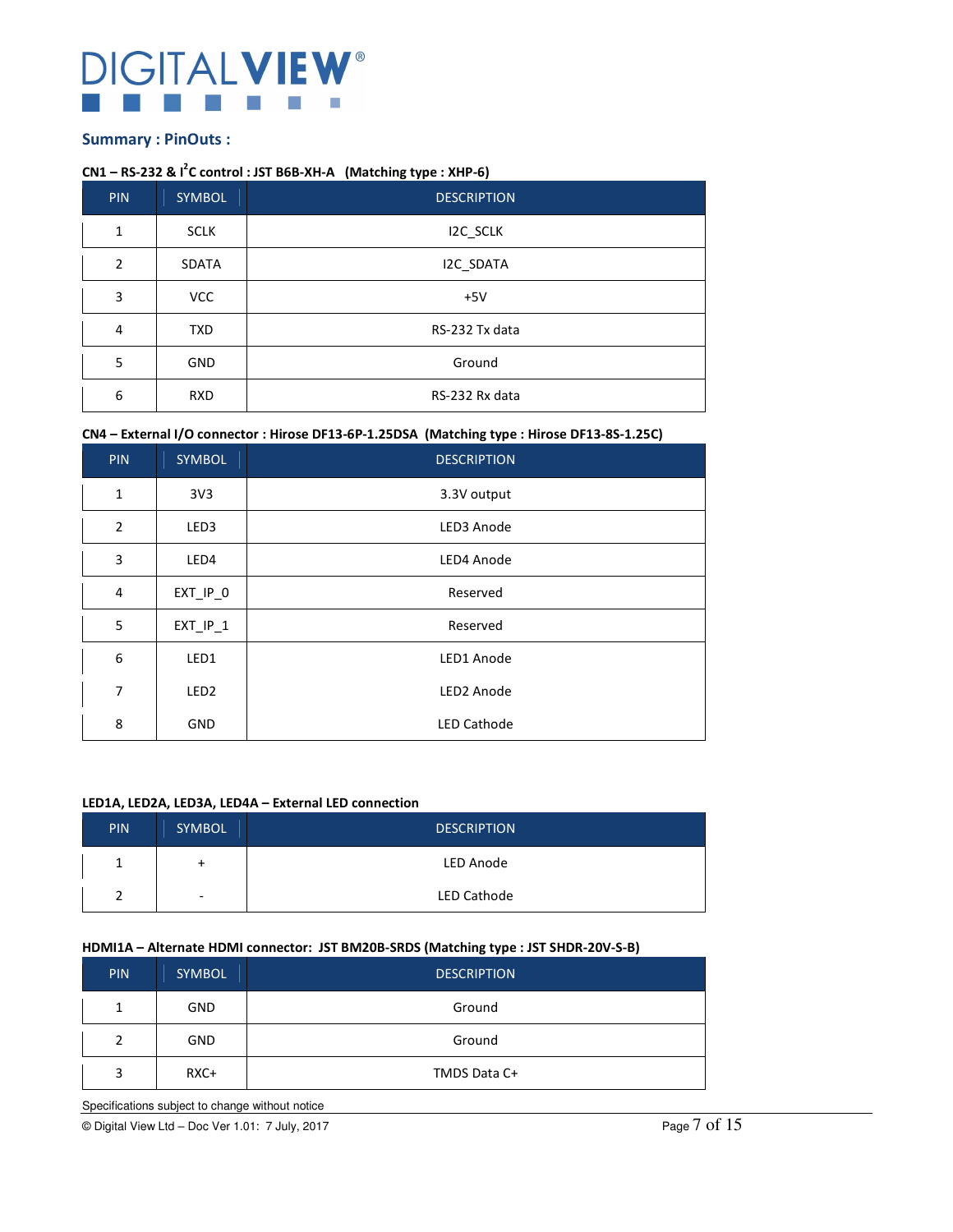### **DIGITALVIEW®**  $\Box$ **The Contract of the State**

| PIN | SYMBOL            | <b>DESCRIPTION</b>                  |
|-----|-------------------|-------------------------------------|
| 4   | RXC-              | TMDS Data C-                        |
| 5   | $RX0+$            | TMDS Data 0+                        |
| 6   | RX <sub>0</sub> - | TMDS Data 0-                        |
| 7   | $RX1+$            | TMDS Data 1+                        |
| 8   | RX1-              | TMDS Data 1-                        |
| 9   | $RX2+$            | TMDS Data 2+                        |
| 10  | <b>RX2-</b>       | TMDS Data 2-                        |
| 11  | GND               | Ground                              |
| 12  | GND               | Ground                              |
| 13  | MSTR2_SCL         | Reserved                            |
| 14  | MSTR2_SDA         | Reserved                            |
| 15  | DDC_5V            | +5V power supply for DDC (optional) |
| 16  | <b>HPD</b>        | Hot plug detection                  |
| 17  | DDC_SCL           | DDC serial clock                    |
| 18  | DDC_SDA           | <b>DDC</b> Data                     |
| 19  | VCC1              | VCC 5V output                       |
| 20  | VCC <sub>2</sub>  | VCC 5V output                       |

#### **HDMI2A – Alternate HDMI connector: JST BM20B-SRDS (Matching type : JST SHDR-20V-S-B)**

| <b>PIN</b>     | <b>SYMBOL</b> | <b>DESCRIPTION</b> |
|----------------|---------------|--------------------|
| $\mathbf{1}$   | <b>GND</b>    | Ground             |
| $\overline{2}$ | <b>GND</b>    | Ground             |
| 3              | $RXC+$        | TMDS Data C+       |
| 4              | RXC-          | TMDS Data C-       |
| 5              | $RXO+$        | TMDS Data 0+       |
| 6              | RX0-          | TMDS Data 0-       |
| $\overline{7}$ | $RX1+$        | TMDS Data 1+       |
| 8              | $RX1 -$       | TMDS Data 1-       |
| 9              | $RX2+$        | TMDS Data 2+       |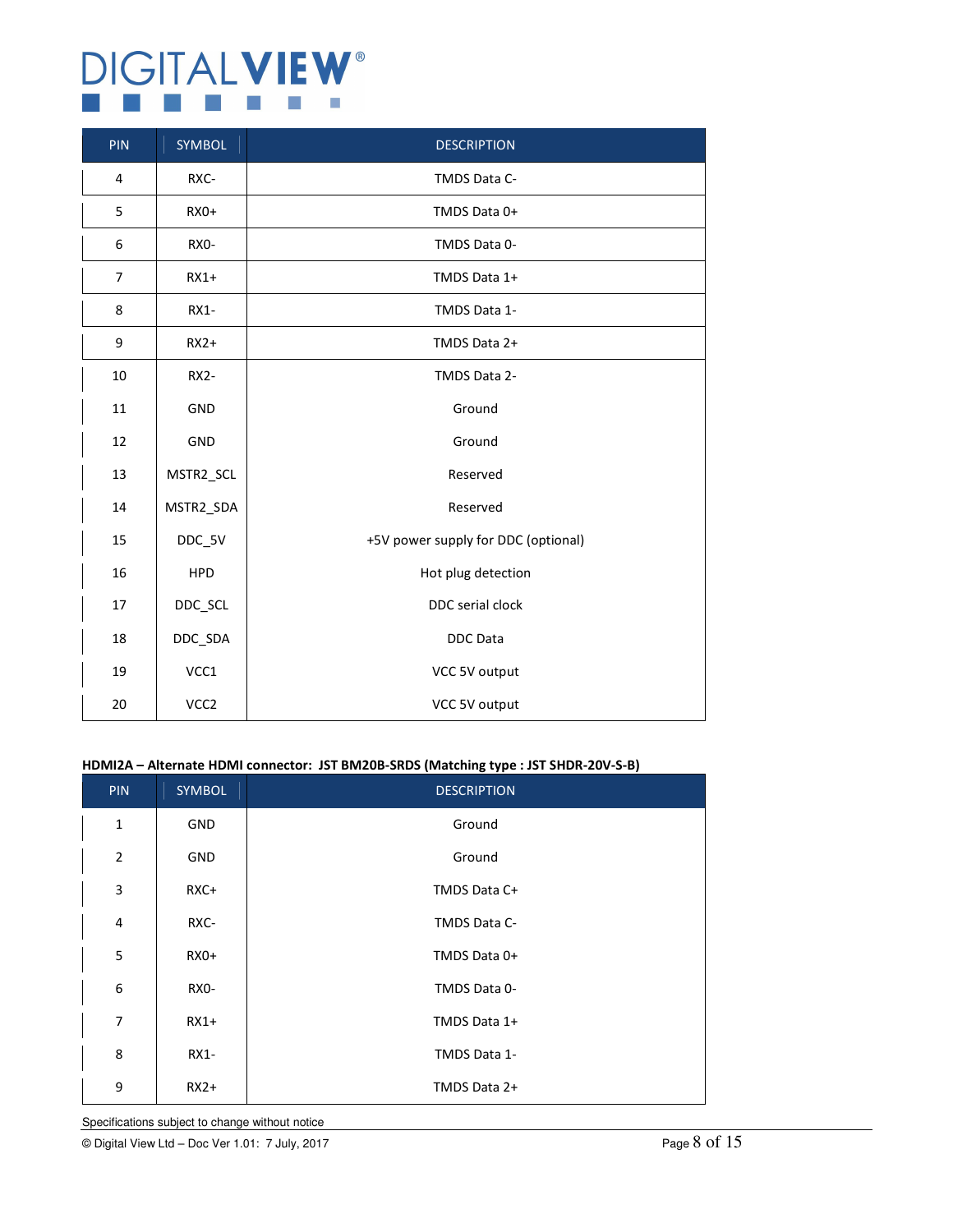## **DIGITALVIEW®** n.

| <b>PIN</b> | <b>SYMBOL</b>    | <b>DESCRIPTION</b>                  |
|------------|------------------|-------------------------------------|
| 10         | <b>RX2-</b>      | TMDS Data 2-                        |
| 11         | <b>GND</b>       | Ground                              |
| 12         | <b>GND</b>       | Ground                              |
| 13         | MSTR2_SCL        | Reserved                            |
| 14         | MSTR2_SDA        | Reserved                            |
| 15         | DDC_5V           | +5V power supply for DDC (optional) |
| 16         | <b>HPD</b>       | Hot plug detection                  |
| 17         | DDC_SCL          | DDC serial clock                    |
| 18         | DDC_SDA          | <b>DDC</b> Data                     |
| 19         | VCC1             | VCC 5V output                       |
| 20         | VCC <sub>2</sub> | VCC 5V output                       |

#### **S1 – Alternate power on/off switch connector (Matching type : XHP-2)**

|            |               | - -                |
|------------|---------------|--------------------|
| <b>PIN</b> | <b>SYMBOL</b> | <b>DESCRIPTION</b> |
|            | 12V IN        | +12V INPUT         |
| っ          | 12V OUT       | +12V OUTPUT        |

#### **PP1 – Alternate 12VDC power supply**

| <b>PIN</b> | <b>DESCRIPTION</b> |
|------------|--------------------|
|            | +12VDC in          |
|            | Ground             |

#### **PP3 - 12VDC power supply**

| <b>PIN</b> | <b>DESCRIPTION</b> |
|------------|--------------------|
|            | +12VDC in          |
|            | Ground             |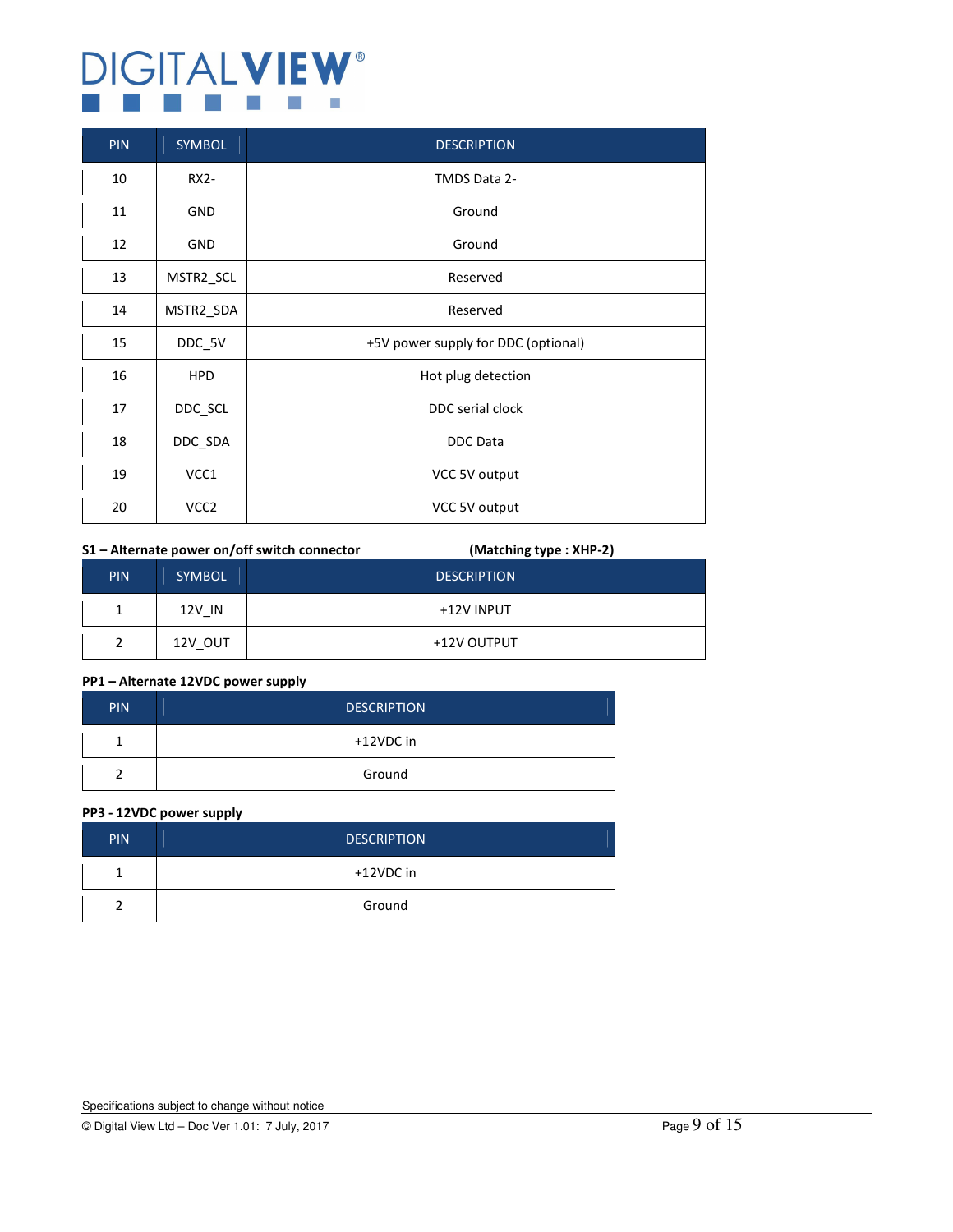# **GITALV**

### **3. BOARD DIMENSIONS**





The maximum thickness of the adaptor board is 18mm (measured from bottom of PCB to top of components, excluding the BNC connectors. We recommend clearances of:

- 5mm from bottom of PCB if mounting on a metal plate we also recommend a layer of suitable insulation material is added to the mounting plate surface.
- 10mm above the components
- 3~5mm around the edges

Any of the holes shown above can be used for mounting the PCB, they are 3.2mm in diameter.

**CAUTION: Ensure adequate insulation is provided for all areas of the PCB with special attention to high voltage parts such as the inverter.**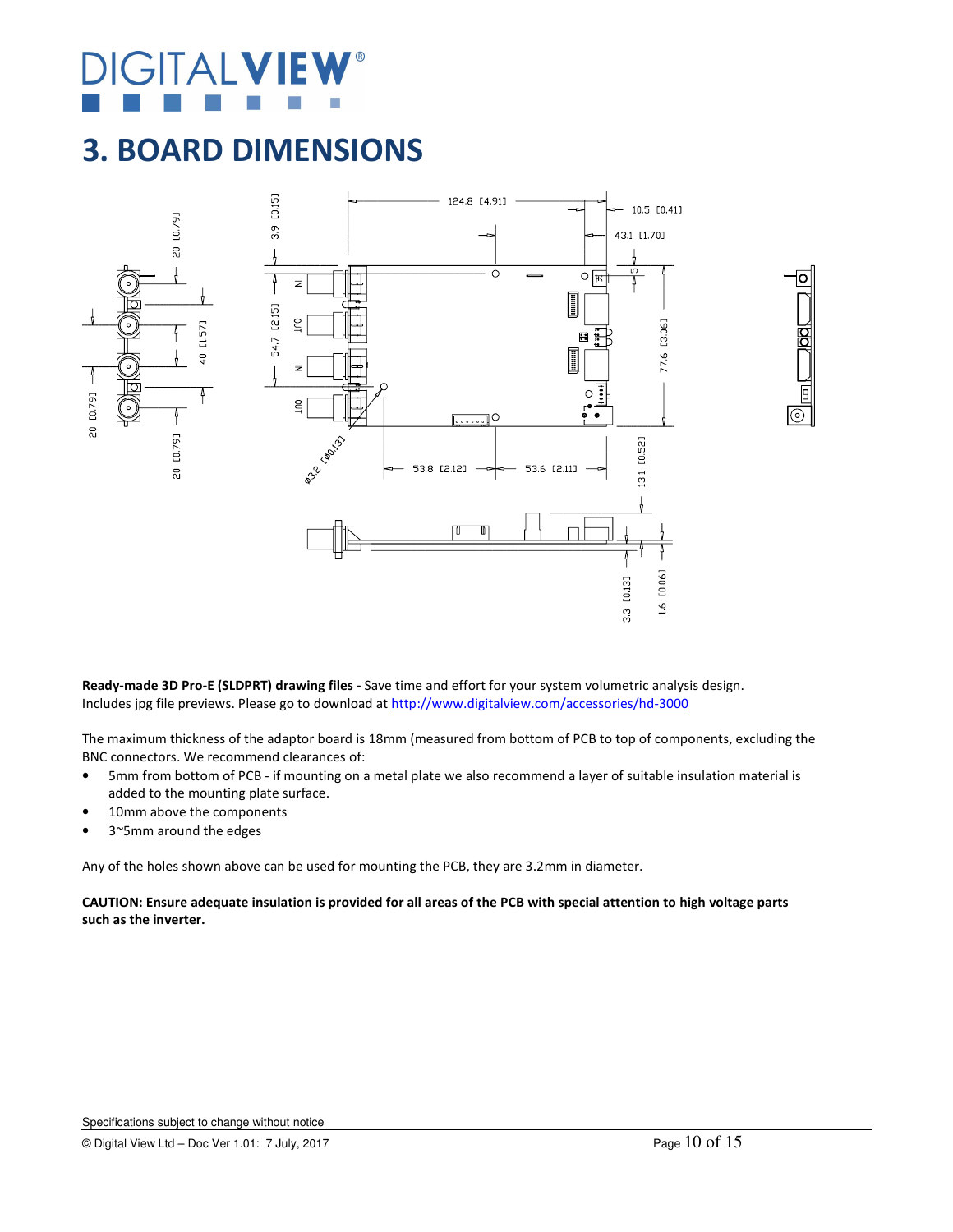# **DIGITALVIEW®**

### **4. SIGNAL SUPPORT MODE TABLE**

| Mode                 |
|----------------------|
| 576i50 (PAL)         |
| 480i60 (NTSC)        |
| 720p60 (4:2:2)       |
| 720p59.94 (4:2:2)    |
| 720p50 (4:2:2)       |
| 720p30 (4:2:2)       |
| 720p29.97 (4:2:2)    |
| 720p25 (4:2:2)       |
| 1035i60 (4:2:2)      |
| 1035i59.94 (4:2:2)   |
| 1080p30 (4:2:2)      |
| 1080p29.97 (4:2:2)   |
| 1080p25 (4:2:2)      |
| 1080p24 (4:2:2)      |
| 1080p23.98 (4:2:2)   |
| 1080psf30 (4:2:2)    |
| 1080psf25 (4:2:2)    |
| 1080psf24 (4:2:2)    |
| 1080psf23.98 (4:2:2) |
| 1080i60 (4:2:2)      |
| 1080i59.94 (4:2:2)   |
| 1080i50 (4:2:2)      |
| 1080p60 (4:2:2)      |
| 1080p50 (4:2:2)      |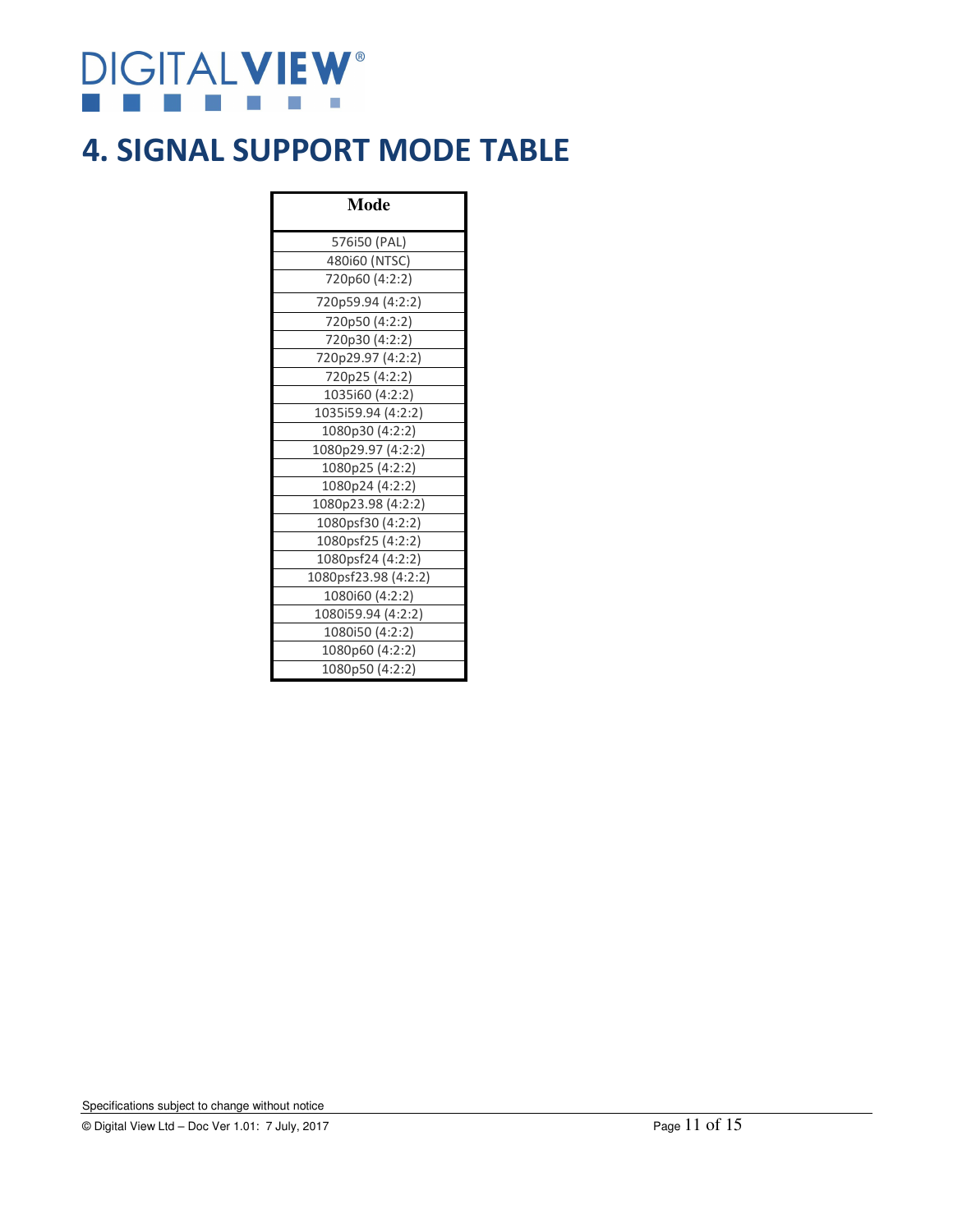### **DIGITALVIEW®** Ŷ.

## **5. Specification**

| Supported serial interface standard    | SMPTE 292M, 259M-C, 424M, 425M (Level A)                                                                                                                                                                                                                                                                                                                                                                                                                                               |
|----------------------------------------|----------------------------------------------------------------------------------------------------------------------------------------------------------------------------------------------------------------------------------------------------------------------------------------------------------------------------------------------------------------------------------------------------------------------------------------------------------------------------------------|
| Supported video mode                   | 576i50 (PAL)<br>480i60 (NTSC)<br>720p60 (4:2:2)<br>720p59.94 (4:2:2)<br>720p50 (4:2:2)<br>720p30 (4:2:2)<br>720p29.97 (4:2:2)<br>720p25 (4:2:2)<br>1035i60 (4:2:2)<br>1035i59.94 (4:2:2)<br>1080p30 (4:2:2)<br>1080p29.97 (4:2:2)<br>1080p25 (4:2:2)<br>1080p24 (4:2:2)<br>1080p23.98 (4:2:2)<br>1080psf30 (4:2:2)<br>1080psf25 (4:2:2)<br>1080psf24 (4:2:2)<br>1080psf23.98 (4:2:2)<br>1080i60 (4:2:2)<br>1080i59.94 (4:2:2)<br>1080i50 (4:2:2)<br>1080p60 (4:2:2)<br>1080p50 (4:2:2) |
| Number of channel input port supported | $\overline{2}$                                                                                                                                                                                                                                                                                                                                                                                                                                                                         |
| HD-SDI re-clock loop through output    | Yes                                                                                                                                                                                                                                                                                                                                                                                                                                                                                    |
| Output port                            | HDMI (v1.3) x 2                                                                                                                                                                                                                                                                                                                                                                                                                                                                        |
| Embedded audio                         | Supported with Stereo                                                                                                                                                                                                                                                                                                                                                                                                                                                                  |
| LEDs                                   | Status LED (Green)                                                                                                                                                                                                                                                                                                                                                                                                                                                                     |
| On board power on/off switch           | Yes                                                                                                                                                                                                                                                                                                                                                                                                                                                                                    |
| Power requirement                      | Regulated DC 12V input (2.5mm center positive)                                                                                                                                                                                                                                                                                                                                                                                                                                         |
| Power consumption                      | +12VDC ±5%, 5W                                                                                                                                                                                                                                                                                                                                                                                                                                                                         |
| Environmental                          | Operating temperature : 0°C to 60°C<br>Relative humidity<br>: 5%-95% relative humidity<br>(Non-condensing)                                                                                                                                                                                                                                                                                                                                                                             |
| <b>RoHS Compliant</b>                  | Yes                                                                                                                                                                                                                                                                                                                                                                                                                                                                                    |
| <b>Dimensions</b>                      | 124.8(W) x 77.6 (D) x 18(H) mm                                                                                                                                                                                                                                                                                                                                                                                                                                                         |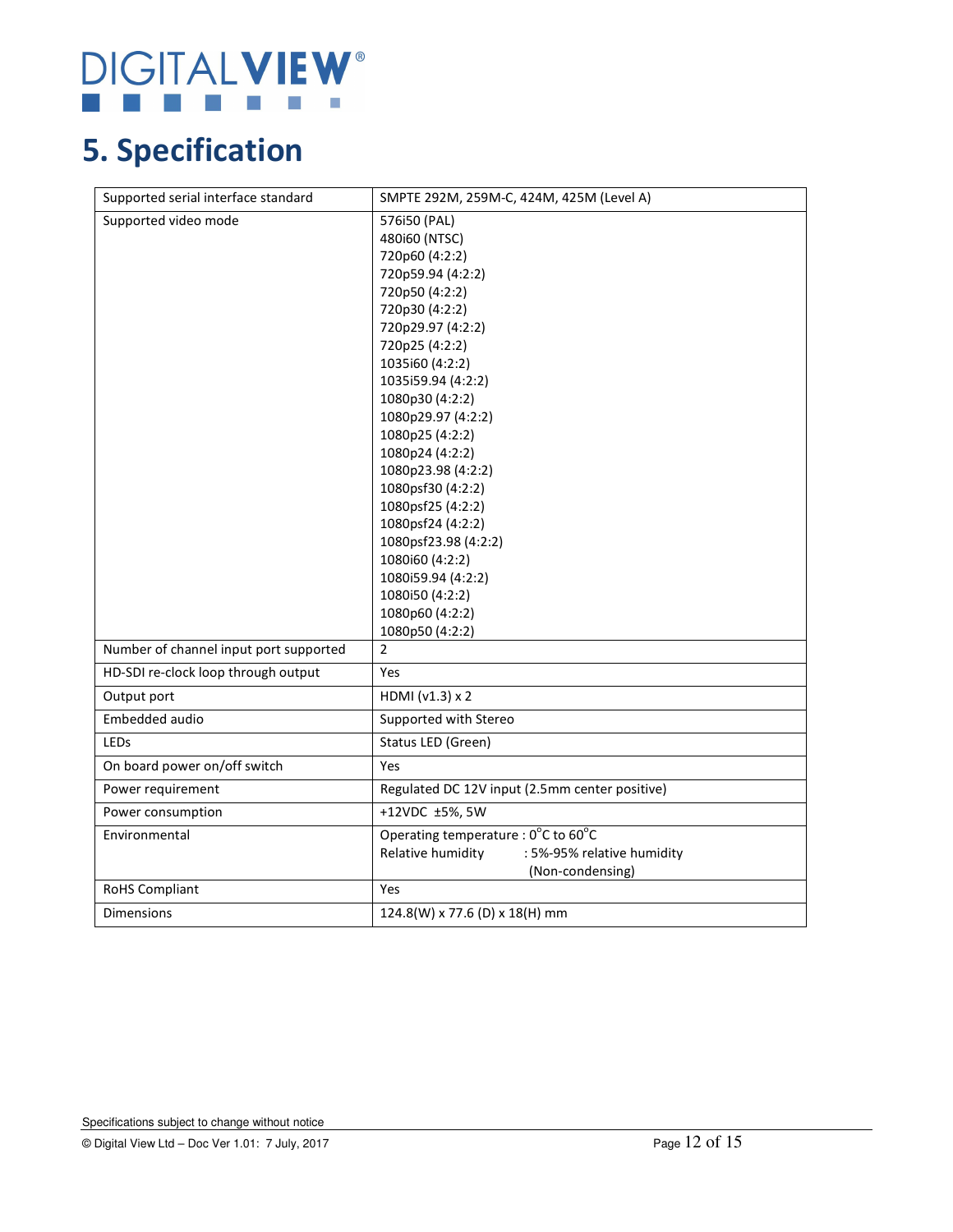# **DIGITALVIE**

## **6. WARRANTY**

The products are warranted against defects in workmanship and material for a period of three (3) year from the date of purchase provided no modifications are made to it and it is operated under normal conditions and in compliance with the instruction manual.

The warranty does not apply to:

- Product that has been installed incorrectly, this specifically includes but is not limited to cases where electrical short circuit is caused.
- Product that has been altered or repaired except by the manufacturer (or with the manufacturer's consent).
- Product that has subjected to misuse, accidents, abuse, negligence or unusual stress whether physical or electrical.
- Ordinary wear and tear.

Except for the above express warranties, the manufacturer disclaims all warranties on products furnished hereunder, including all implied warranties of merchantability and fitness for a particular application or purpose. The stated express warranties are in lieu of all obligations or liabilities on the part of the manufacturer for damages, including but not limited to special, indirect consequential damages arising out of or in connection with the use of or performance of the products.

## **CAUTION**

Whilst care has been taken to provide as much detail as possible for use of this product it cannot be relied upon as an exhaustive source of information. This product is for use by suitably qualified persons who understand the nature of the work they are doing and are able to take suitable precautions and design and produce a product that is safe and meets regulatory requirements.

## **LIMITATION OF LIABILITY**

The manufacturer's liability for damages to customer or others resulting from the use of any product supplied hereunder shall in no event exceed the purchase price of said product.

## **TRADEMARKS**

The following are trademarks of Digital View Ltd:

- Digital View
- HD-3000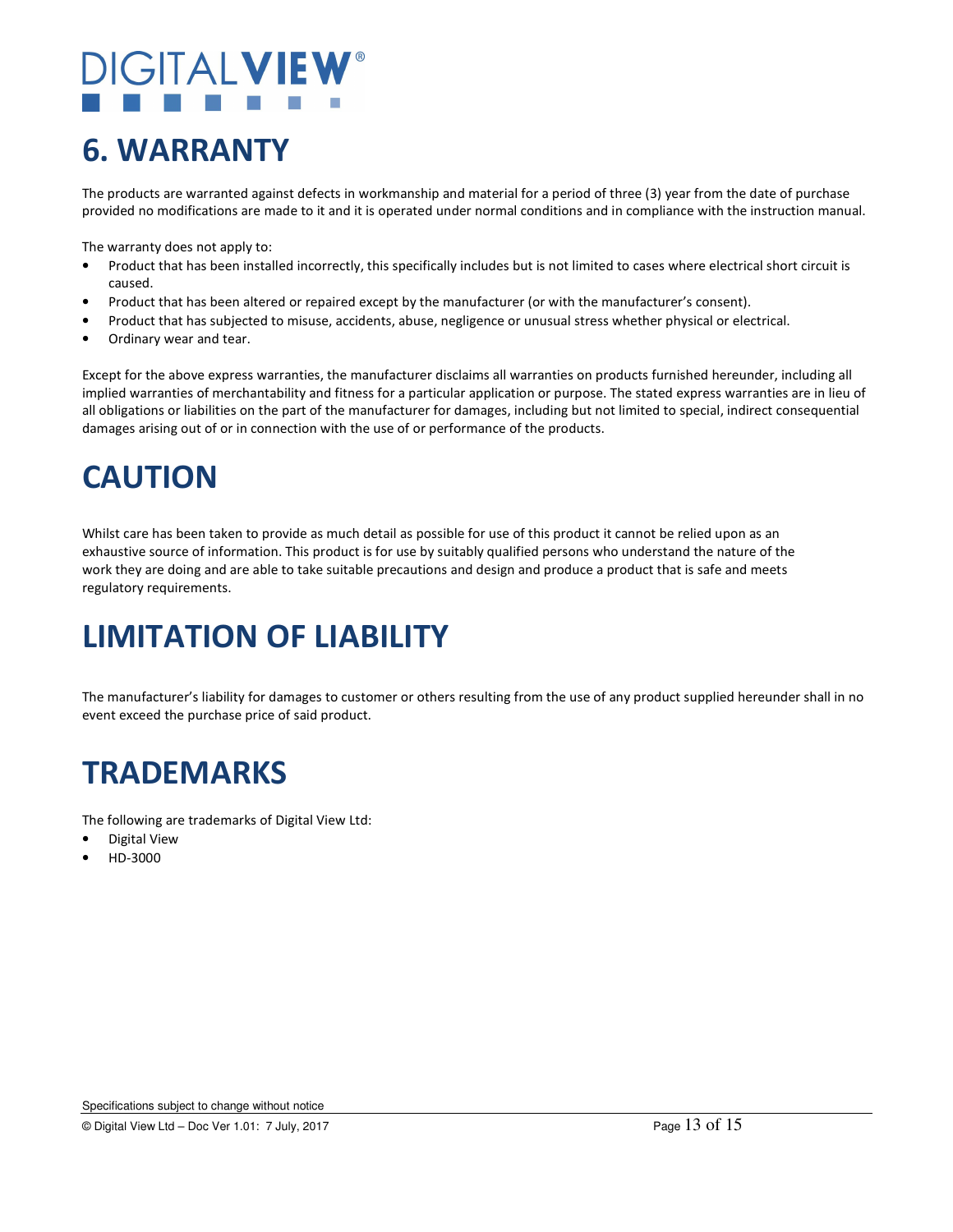# **DIGITALVIE**

## **7. CONTACT DETAILS**

Digital View has offices in Asia, Europe and USA :

**USA** 

 Digital View Inc. 18440 Technology Drive Building 130 Morgan Hill, California, 95037 USA

**Tel**: (1) 408-782 7773 **Fax**: (1) 408-782 7883

**Sales**: ussales@digitalview.com

#### **EUROPE**

Digital View Ltd. 6 Marylebone Passage, London, W1W 8EX, UK.

**Tel**: +44-(0)20-7631-2150 **Fax**: Fax: +44-(0)20-7631-2156

**Sales:** uksales@digitalview.com

**ASIA** 

 Digital View Ltd Unit 705-708, 7/F Texwood Plaza 6 How Ming Street Kwun Tong, Hong Kong **Tel**: (852) 2861 3615 **Fax**: (852) 2520 2987

**Sales**: hksales@digitalview.com

#### **WEBSITE**

www.digitalview.com